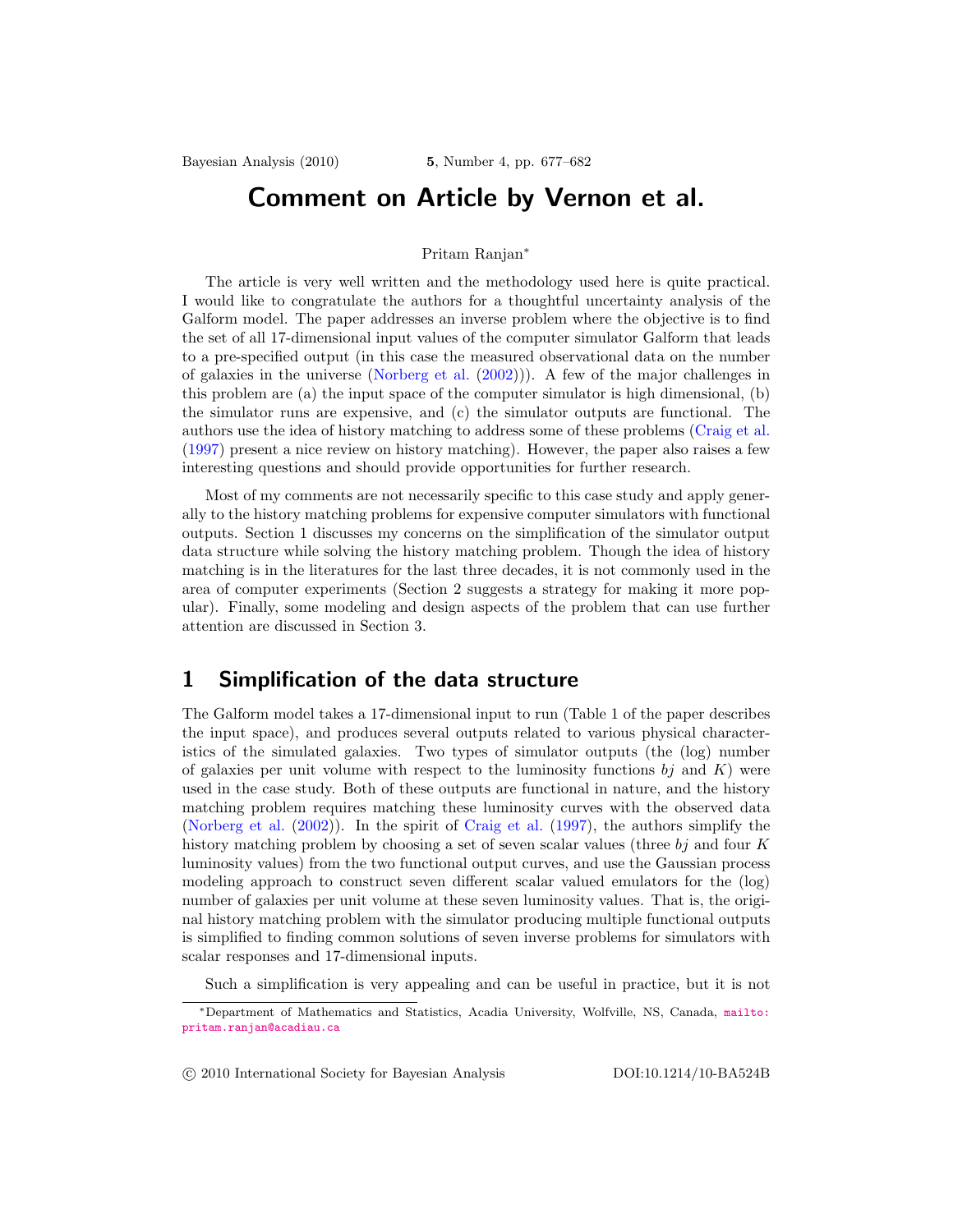obvious how to choose a small representative set of points from the response curves for an arbitrary function valued simulator. I believe that the methodology in the paper can be strengthened by including a formal technique for selecting a set of points that is sufficient enough to capture the characteristics of the functional responses. On the other hand, we can take a step back and ask the bigger question "Is it necessary to simplify the data structure of the simulator response?". In an attempt to answer this question, I tried the following approach for couple examples (i.e., similar history matching problems based on Teismann et al. (2009)) and it works reasonably well.

Let f be the computer simulator that takes a d-dimensional input  $x = (x_1, \ldots, x_d) \in$  $(0,1)^d$  and produces a functional output  $f(x) = \{z_t(x), t \in (0,T)\}\.$  Suppose the aim is to estimate the set of input values in  $(0,1)^d$  for which the evaluation of  $f(x)$  gives an acceptable match to  $\{z_t^0, t \in (0,T)\}\$ , a pre-specified observation from the underlying physical system. The key steps of an algorithm that can be used to solve the inverse problem are as follows:

- 1. For every  $x \in (0,1)^d$  transform the simulator to  $g(x) = \int_0^T (z_t(x) z_t^0)^2 dt$  so that the output is now scalar. In practice, one can use  $g(x) = \sum_{k=1}^{M} (z_{t_k}(x) - z_{t_k}^0)^2 / M$ over a fine grid  $\{t_k = T(k-1)/(M-1), k = 1, ..., M\}$ . Now the objective is to find the zeros of  $g(\cdot)$ .
- 2. Emulate  $\{g(x), x \in (0,1)^d\}$  using a Gaussian process model, and find the zeros of the emulator if there exists a perfect match to the history. If we are interested in all reasonable approximations of the history then one can find the minima of g(.). Alternatively, one can emulate  $\{\log(g(x)), x \in (0,1)^d\}$  using treed Gaussian process models (Gramacy and Lee (2008)), and find the minima. Note that by taking the log transformation the process becomes non-stationary near the zeros.

For finding the zeros and minima of the emulators of  $q(\cdot)$  or  $\log(q(\cdot))$ , one can follow the implausibility measure type approach as suggested in the paper. As as alternative, a sequential design approach (discussed in the next section) can be used to estimate the zeros and minima of  $g(\cdot)$  or  $\log(g(\cdot))$ .

## 2 Popularity in computer experiments

I really liked the notion of an *implausibility measure*, particularly its ability of reducing the input space and finding all possible inverse solutions in this context. Such a measure can specifically be very useful for computer simulators with high dimensional input space. Though the idea is not new in environmental applications like the oil industries, it is not very popular in the computer experiments literature. I believe one can establish a relationship between such a multi-stage (or multi-wave) algorithm using the implausibility measure and a sequential design technique (based on the expected improvement (EI) criterion) commonly used in the computer experiments for estimating pre-specified features of an expensive computer simulator.

The idea of a merit based criterion for selecting follow-up design points in a computer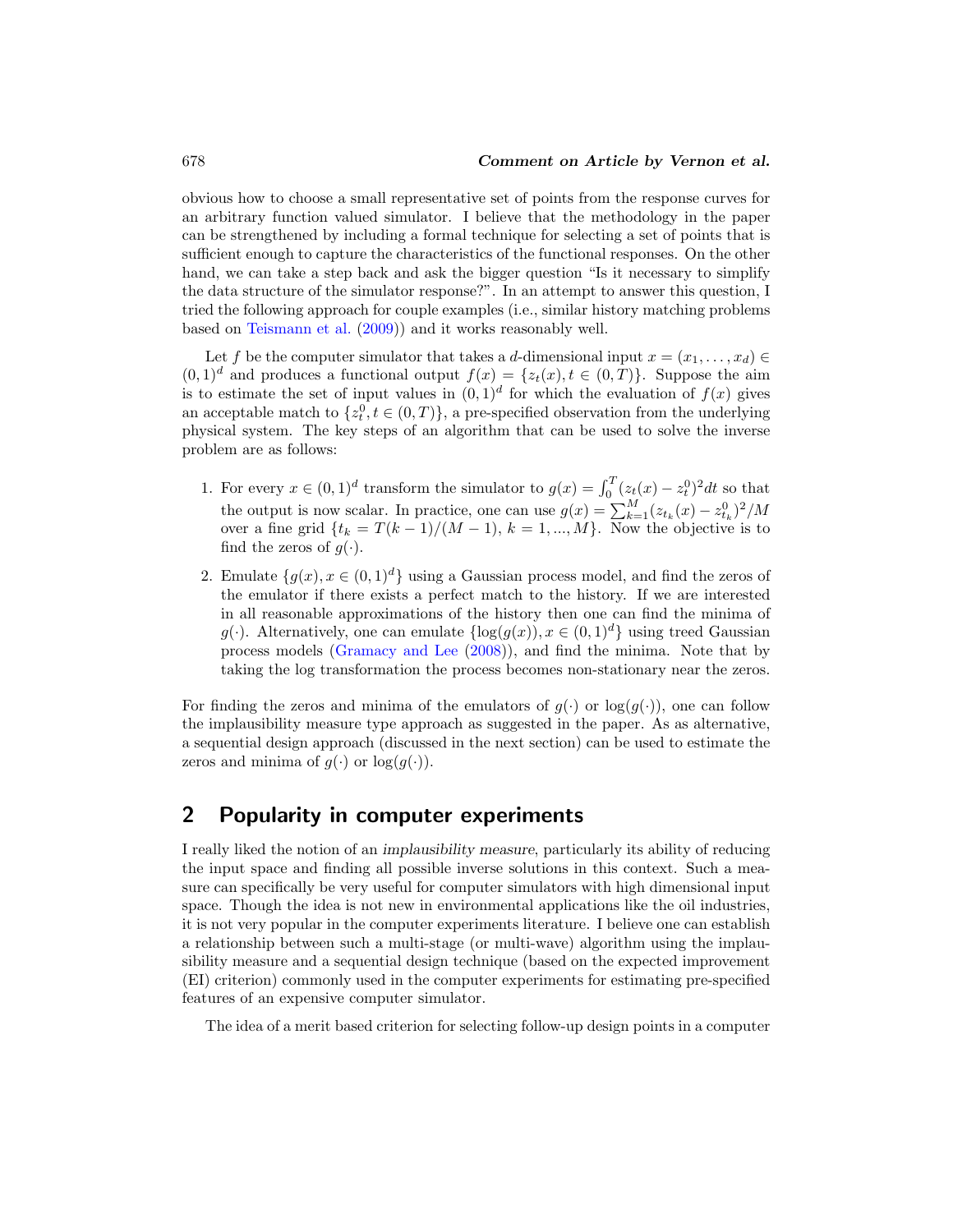#### *P. Ranjan* 679

experiment started with Mockus et al. (1978), but, the sequential designs based on the EI criteria received significant attention after Jones et al. (1998) and Schonlau et al. (1998) developed EI criteria for estimating the global minimum of an expensive simulator. In the last decade, a host of merit based criteria have been proposed to achieve a good approximation of a specific feature of interest in a small budget of simulator runs. Santner et al. (2003) and Fang et al. (2006) present nice reviews of such criteria. Recently, Ranjan et al. (2008) proposed an EI criterion for solving the inverse problem under the assumption that the simulator is deterministic and the response is scalar.

These EI criteria are simply the expected gain of the suitably defined loss functions tailored towards estimating pre-specified features of the simulator. I believe that a definition of the implausibility measure in the spirit of the EI criteria can make the methodology in the paper more popular in the computer experiments literature.

### 3 Modeling and design issues

At the end of Section 7.1 of the paper, it is mentioned that the non-implausible regions of the input space turned out to be connected (after every wave) in the application considered here, and thus only one emulator per wave was constructed for the  $i$ -th simulator  $(1 \le i \le 7)$ . The authors used the Gaussian process modeling approach (Sacks et al. (1989)) for building the emulators of these seven scalar valued simulators for each wave. My concern is "whether or not these non-implausible regions are convex?" Even if all the regions are convex for this application, it may not be true for other applications. If the input space is non-convex, the standard Gaussian process modeling approach should not be used and one might want to consider geodesic distance based models (e.g., Pratola (2006)). One can avoid this problem by constructing the emulators at the i-th wave  $(i \geq 1)$  on the entire input space by using all  $\sum_{k=1}^{i} n_k$  design points, where  $n_k$  is the number of design points chosen for the k-th wave (i.e.,  $n_1 = 993, n_2 = 1414, n_3 = 1620$ and  $n_4 = 2011$ ). One small drawback of this suggestion is that the computational time in fitting the Gaussian process model increases with the wave. This is because of the increment in the size of the datasets used for building emulators at the  $i$ -th wave. Nonetheless, efficient techniques like covariance tapering (Furrer et al. (2006)) can be used to reduce the computational time.

One can also use more updated techniques in the computer experiments literature for estimating the active input variables (e.g., Schonlau and Welch (2006), Linkletter et al.  $(2006)$  and the mean function  $g_{ij}$  (e.g., Joseph et al.  $(2008)$ ).

The discussion on the selection of design points for different waves of the analysis (Sections 4.1, 4.2 and 7.1 of the paper) is very thorough and helpful in understanding the methodology. For a practitioner trying to implement the methodology to another application, it would be beneficial to know the justification (or some *ad-hoc* thumb rule) for choosing the size of the Latin hypercube designs (i.e., why 1000 points at the first wave, 9500 points at the second wave, and so on?).

The total number of simulator runs used for estimating the inverse solution of the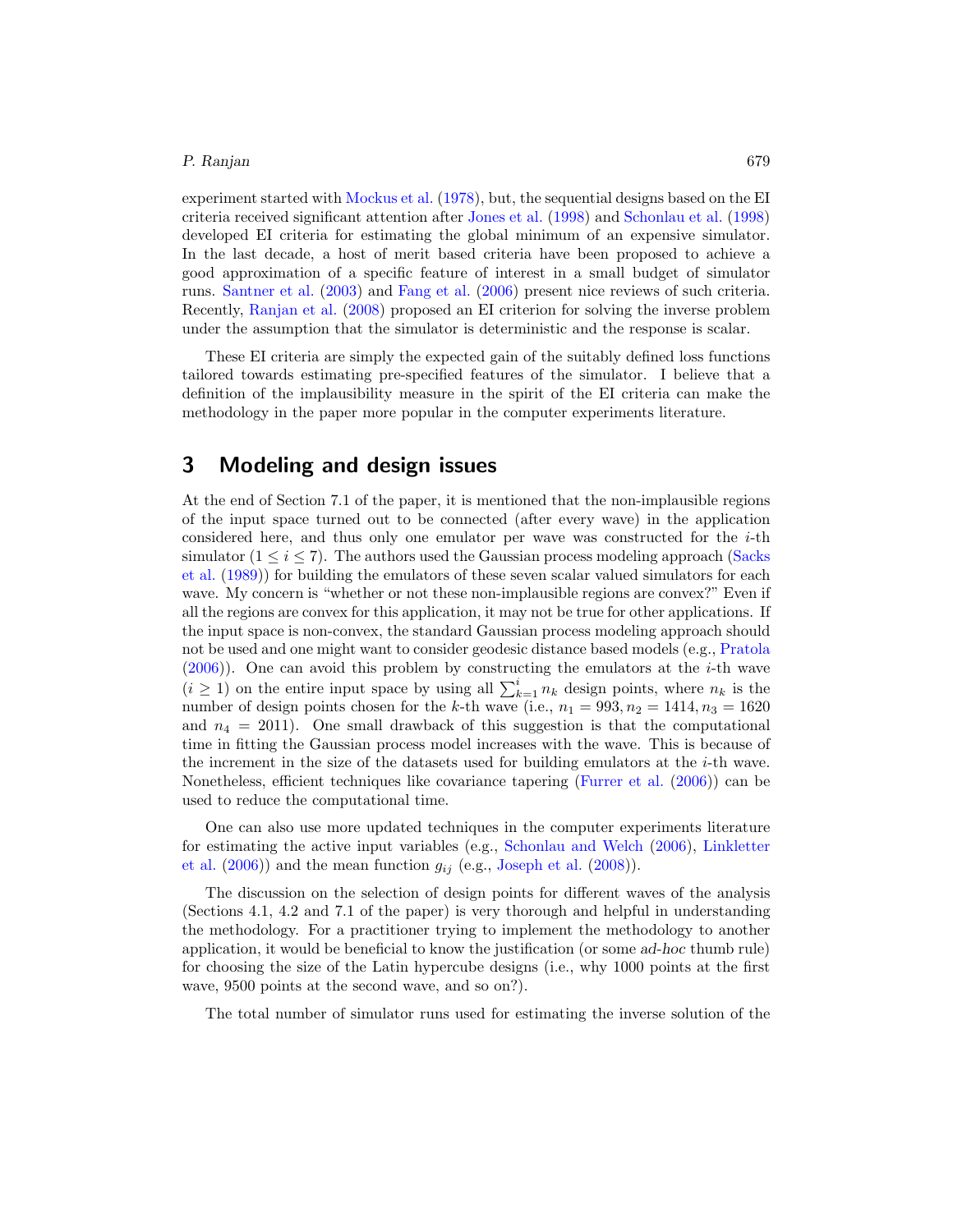Galform model appears to be quite large. In general, the sufficient number of simulator runs depends on several factors like the complexity of the simulator, the dimensionality of the input space and the number of distinct inverse solutions. But, I suspect that the approach outlined in Section 1 of this discussion along with the EI criterion for finding the minima or zeros can be less expensive (i.e., requires fewer simulator runs) as compared to that in the methodology used in this paper.

Although my comments appear to be somewhat critical, I really liked the paper. The authors have done an excellent job of analyzing such an interesting dataset and writing a very comprehensive article. I believe, the paper makes a very good contribution in the field and provides opportunities for further research.

### References

- Craig, P. S., Goldstein, M., Seheult, A. H., and Smith, J. A. (1997). "Pressure matching for hydrocarbon reservoirs: a case study in the use of Bayes linear strategies for large computer experiments." In *Case Studies in Bayesian Statistics*, volume 3, 36–93. New York: Springer-Verlag. 677
- Fang, K.-T., Li, R., and Sudjianto, A. (2006). *Design and Modeling for Computer Experiments*. Chapman & Hall/CRC. 679
- Furrer, R., Genton, M. G., and Nychka, D. (2006). "Covariance tapering for interpolation of large spatial datasets." *Journal of Computational and Graphical Statistics*, 15: 502–523. 679
- Gramacy, R. B. and Lee, H. K. H. (2008). "Bayesian treed Gaussian process models with an application to computer modeling." *Journal of the American Statistical Association*, 103(483): 1119–1130. 678
- Jones, D., Schonlau, M., and Welch, W. (1998). "Efficient Global Optimization of Expensive Black-Box Functions." *Journal of Global Optimization*, 13: 455–492. 679
- Joseph, V. R., Hung, Y., and Sudjianto, A. (2008). "Blind Kriging: A New Method for Developing Metamodels." *ASME Journal of Mechanical Design*, 130(3): 031102–1–8. 679
- Linkletter, C., Bingham, D., Hengartner, N., Higdon, D., and KQ, Y. (2006). "Variable Selection for Gaussian Process Models in Computer Experiments." *Technometrics*, (48): 478–490. 679
- Mockus, J., Tiesis, V., and Zilinskas, A. (1978). "The application of Bayesian methods for seeking the extremum." In *Dixon L, Szego G (eds) Towards Global Optimisation 2*, 117–129. Elsevier. 679
- Norberg, P., Cole, S., and et al  $(2002)$ . "The 2dF Galaxy Redshift Survey: The  $b<sub>I</sub>$ -band galaxy luminosity function and survey selection function." *Monthly notices of the Royal Astronomical Society*, 336(3): 907–934. 677